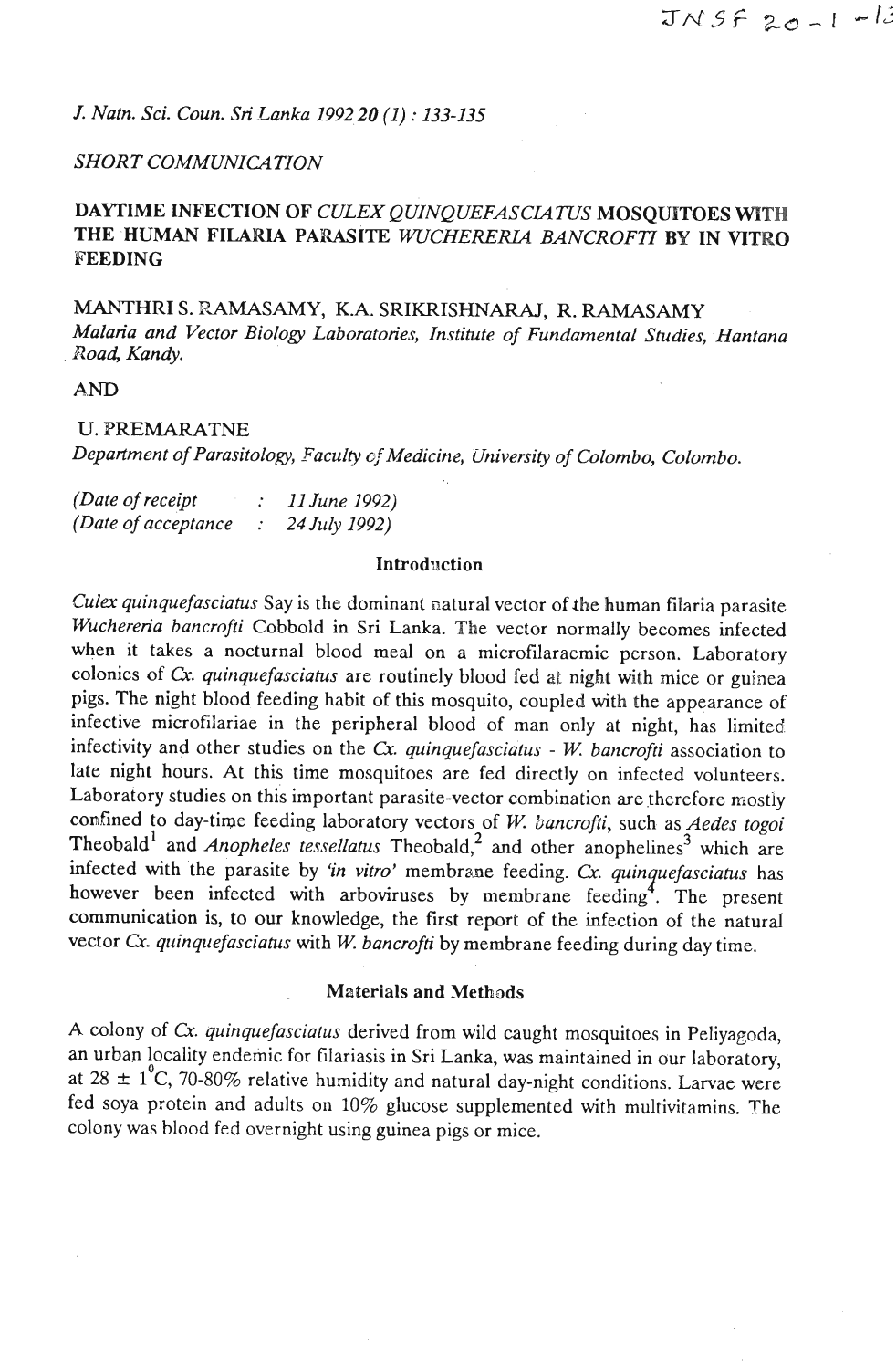Five to seven day old mosquitoes used for blood feeding were deprived of sugar solution for 24 **hr** and water for the next 20 hr. Mosquitoes were held in paper cups covered with nylon netting. Males were removed as they interfered with feeding. For normal feeding, heparinized rabbit blood was presented to the mosquitoes, through a water-jacketed membrane (Baudruche membrane) feeder of 12mm diameter with circulating water at  $40-41^0C$ . Feeding was carried out at different times between 0900 **hr** and **1400** hr. *W bancrofti* infected blood from adult volunteers (approximately 5 microfilariae per 20  $\mu$ l) was collected in the evening and kept in a refrigerator at  $4^{0}C$ overnight. Such storage did not damage microfilariae as observed in a thick blood smear stained with Giemsa. The infected blood was then presented to mosquitoes through the membrane feeder the following morning. Blood fed mosquitoes were provided with glucose and maintained in paper cups. The mosquitoes were examined for **L3** larvae 14 days after the blood meal bydissecting the head, thorax and abdomen separately in 0.01M phosphate-buffered saline, pH 7.4.

#### Results and Discussion

Mosquitoes were readily attracted to the membrane and fed to engorgement with feeding being completed in 15-20 min. In six different trials, 8/24, 4/8, 2/11, 2/7, 6/12 and 6/12 females took a blood meal through the membrane. Engorged females frequently remained on the membrane, preventing non-fed females from feeding. It was therefore necessary to limit the number of females in a cup to 10-12 to ensure good blood feeding. It was observed that other Cx. *quinquefasciatus* starved in a similar manner and held in cages, were not attracted to feeding on live guinea pigs, mice or a human arm presented to them. during the same time of day. It is possible that some aspect of the biological rhythm of vertebrates prevents **Cx.** *quinquefasciatus*  from feeding on such hosts during the day. No mortality or obvious physiological changes were seen in females engorged by *in vitro* feeding. The longevity and fecundity (as measured by the number of mature oocytes produced) in membrane fed mosquitoes were not different from mosquitoes fed at night on live hosts. The infection rates among blood fed mosquitoes in three groups of feeds were 214,215 and 2/5. On dissecting Cx. *quinquefasciatus* fed on infected human blood, only live infective L<sub>3</sub> larvae were present. These larvae were distributed in the head, thorax and abdomen. Although the number of observations made was small, the results nevertheless demonstrate that **Cu.** *quinquefasciatus* can be infected with W. *bancrofti*  during the day by *in vitro* feeding. However, no attempt was made to infect Cx. *quinquefasciatus* with *W. bancrofti by in vitro feeding at night. Since Cx. quinquefasciatus* is the dominant natural vector of *W bancrofti* in South Asia, the ability to infect the mosquitoes during the day, facilitates a variety of studies on this important human parasite-vector relationship. This method of infecting Cx. *quinquefasciatus* with *W. bancrofti* also has ethical and other practical advantages since it avoids the use of human volunteers for direct feeding of mosquitoes.